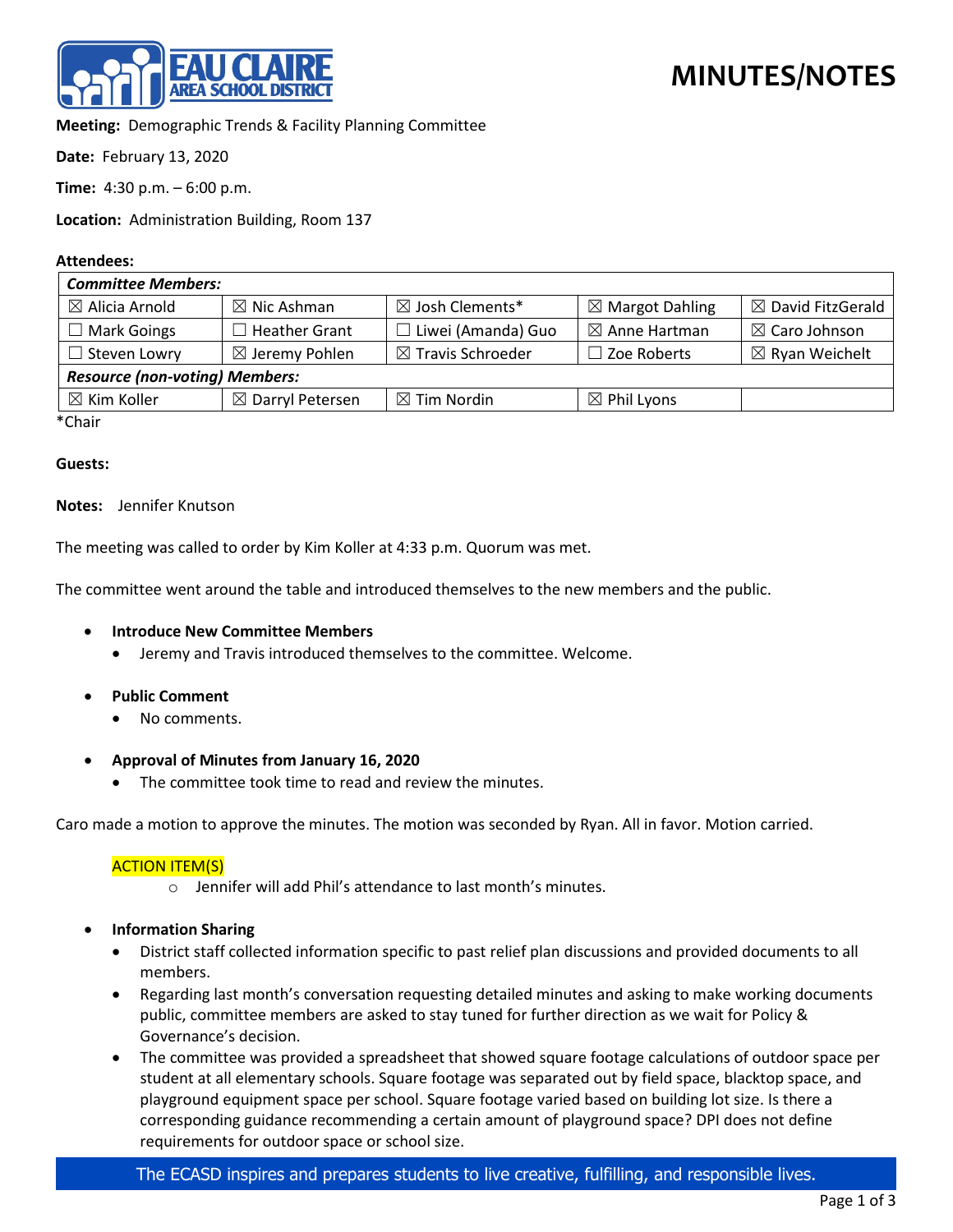- The next document provided shared information pulled from Hanover Research confirming that there is not a standard or requirement for school size. If you look across the nation, the research is split on whether a small or large school is best. Small elementary schools can be as cost effective as their larger counterparts. It suggests that elementary schools with populations between 400 (equivalent to a three-section school) and 750 are most cost effective. Do we have any insight on how our schools perform based on cost or from a staffing standpoint? Staffing would be efficient since only one principal, one primary custodian, one secretary, etc. would be needed regardless of the school size. Music, Art, and Physical Education (MAPE) teachers are shared between elementary schools.
- The remainder of the documents provided were copies of committee documents from 2016 that looked at (past) relief options for Roosevelt, including committee minutes from February, March, and April of 2016 a spreadsheet listing pros and cons of multiple relief options, and the presentation summary to the Board regarding relief options. What form have these recommendations taken in the past, so we know what information to provide to the Board? A PowerPoint presentation and speech are provided to the Board.
- Ryan shared the mapping software. Information was broken down by students per grade per school. For future forecasting, we would look at pre4K, 4K, and K. The K – 5 numbers provided are of ECASD students that ride a school bus. The numbers do not include open enrolled or private school students. The pre4K data is on census projections and may not be fully accounted for. The dots on the map may or may not mean one or more kids as the dots may overlay based on house location and if there is more than one student in the household. Clicking on individual dots show students' grade levels and should include the school's name. Adding more detail to the database would show more. With this mapping software we can draw out section to see how many students would switch schools.

# ACTION ITEM(S)

o Send out green space document in Xcel format to group for further manipulation or calculations.

# • **Relief Plan for 2020-21**

- Due to timeline projections, even if we made a decision today, our efforts would not take full effect for four years. It would potentially be 2023 before we could open doors on a new building or add on so a relief plan is needed for the interim. Families north of 312 in the previous relief plan zone were asked if they would go to Sherman instead of Roosevelt. If they chose Sherman, they were guaranteed a long-term commitment. If the family chooses our relief plan option, we will guarantee it for the long-term as well. If we choose a flexible boundary, could we implement this September? Students want to know which school they will be attending next year before this year is over. When offered the previous relief plan, some families chose the relief option by April and May but very few chose the new option over the summer. Do we understand what grade levels are in trouble at Meadowiew and Manz? It won't be a relief plan if we ask the wrong grade level. Unless we could use their classroom for a different grade level. It may free up space to relieve pressure. Perhaps we ask what a specific age group looked like over the course of five years. To focus on south schools, it would be Flynn, Manz, Meadowview, Putnam, and Robbins.
- We are currently focused on elementary schools but looking at both high schools, they are on the cusp of overcapacity too. With how long it takes to make a change, we should be concerned. If we look at a referendum every four years, it would be 8 years before we get high school relief, and it could be too late. We should probably focus on that for the next charge for Demo to look at that problem, but the more urgent issue is elementary schools and the referendum.
- We are not going to get any slack in the next few years. What are we going to do regarding the immediate problems for the next one or two years? It seems to me that the crisis is at Meadowview. The relief option for Meadowview is Robbins. Maybe if we did a quick study, we could create a relief option for Meadowview and then look at the other south side elementary schools similar to what we did for Roosevelt with Sherman as the relief option and then move the boundary after. It requires a one-year notice to mandate new boundaries.
- We have to look at all components of growth. When we do a relief option, Manz may still be a problem due to continued growth. We will still be in the same situation after 5<sup>th</sup> graders leave, and kindergarteners enter.